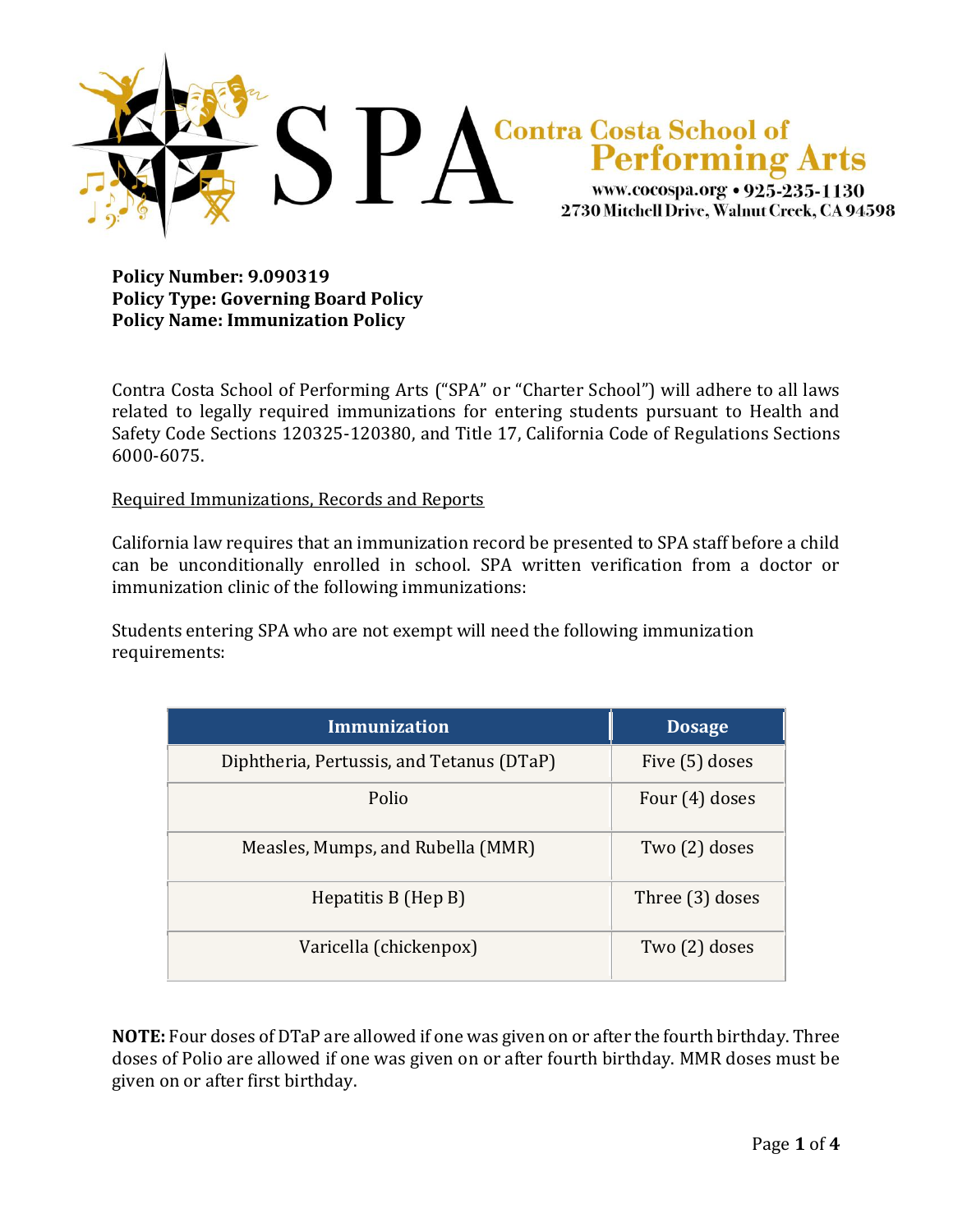Students entering 7<sup>th</sup> grade who are not exempt from the immunization requirements must show proof of the following immunizations:

| Immunization                                                   | <b>Dosage</b> |
|----------------------------------------------------------------|---------------|
| Tetanus, reduced Diphtheria, and acellular Pertussis<br>(Tdap) | One (1) dose  |

Additionally, students who are not exempt from the immunization requirements must show proof of the following immunizations when advancing to the 7th grade:

| Immunization | <b>Dosage</b> |
|--------------|---------------|
| Varicella    | Two (2) Doses |

**NOTE:** In order to begin 7th grade, students who had a valid personal belief exemption on file with a public or private elementary or secondary school in California before January 1, 2016 must meet all requirements for children 7-17 years old (i.e., polio, MMR, chickenpox and primary series for diphtheria, tetanus, and pertussis), **in addition to** the 7th grade requirements for Tdap and two (2) doses of Varicella.

Verification of immunizations will be completed with written medical records from the child's doctor or immunization clinic. Immunization records shall be part of the mandatory permanent pupil record and shall be kept in accordance with SPA's Educational Records and Student Information Policy. SPA will file a written report on the immunization status of all new entrants to SPA with the California Department of Public Health as required by law.

SPA shall immediately admit a foster child, as defined in Education Code § 48853.5(a), and a homeless child, as defined in Section 11434a(2) of Title 42 of the United States Code, whose immunization records are not available or are missing. However, this does not alter SPA's obligation to obtain immunization records for foster and homeless students or to ensure the full immunization of foster and homeless students as required by law.

If SPA discovers that an admitted student who is not exempt from the immunization requirements has not received all required immunizations and does not meet the conditional admission requirements set forth below, SPA will notify his/her parent/guardian. If, within ten (10) school days of the notice, the child does not provide documentation of having received all required immunizations, SPA shall exclude this student from attendance. The student shall remain excluded from the SPA's campuses until he/she is fully immunized. The student shall also be reported to the School Registrar.

The Executive Director, or designee, may arrange for qualified medical personnel to administer immunizations at SPA to any student whose parent/guardian has consented in writing.

Whenever there is good cause to believe that a student has been exposed to a communicable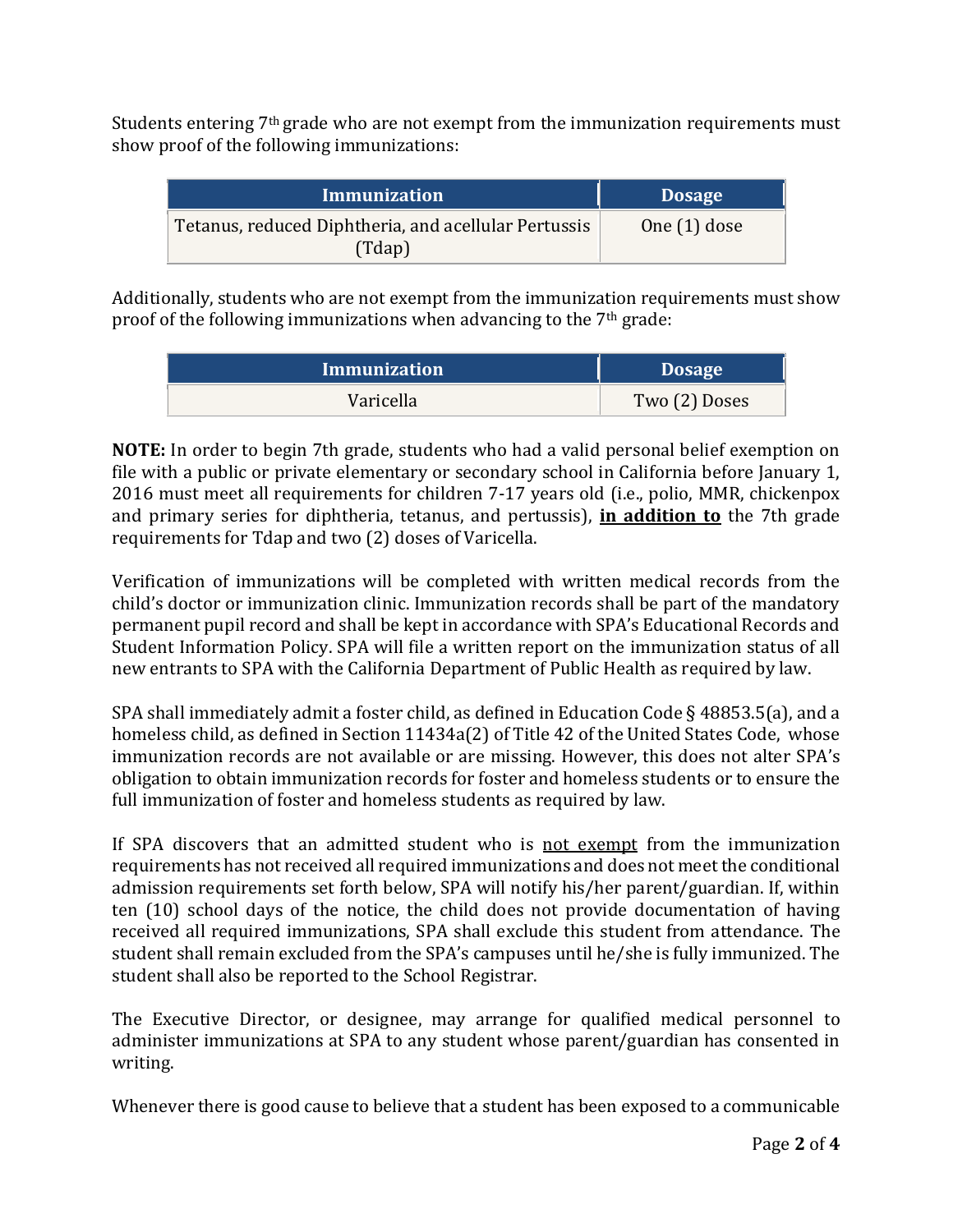disease for which immunization is required, that student may be temporarily excluded from the campuses until the local health officer is satisfied that the person is no longer at risk of developing the disease.

## Conditional Admittance

Students may be conditionally admitted in accordance with Health and Safety Code Section 120340 and Title 17, California Code of Regulations Section 6035. The Executive Director or designee shall notify the student's parents/guardians of the date(s) by which the student must complete all the remaining doses. The Executive Director or designee shall review the immunization record of each student admitted conditionally every thirty (30) days until that student has received all the required immunizations. If a student conditionally admitted fails to fulfill the conditions of admission, SPA will prohibit the student from further attendance until that student has been fully immunized as required by law.

## Documentary Proof

The Executive Director shall maintain the student's immunization information in the student's mandatory permanent record and shall file annual immunization status reports as required by the California Department of Public Health.

## Exemptions from Immunization Requirements

All students must be fully immunized in accordance with the California Health and Safety Code and the California Code of Regulations with the following exceptions:

- 1. Students who show proof of a medical exemption by a physician licensed to practice medicine in California pursuant to Health and Safety Code Section 120370; If there is good cause to believe that a child has been exposed to a disease listed in subdivision (b) of Section 120335 and his or her documentary proof of immunization status does not show proof of immunization against that disease, that child may be temporarily excluded from the school or institution until the local health officer is satisfied that the child is no longer at risk of developing or transmitting the disease.
- 2. Students who are enrolled in a home-based private school or independent study program and do not receive any classroom-based instruction.
- 3. Students who, prior to January 1, 2016, submitted a letter or affidavit on file at a private or public elementary or secondary school in California stating beliefs opposed to immunization, and who provides said letter or affidavit to the SPA, shall be allowed to enroll at the SPA without being fully immunized until the student enrolls in the next grade span pursuant to Health and Safety Code Section 120335(g);
	- a. "Grade span" means each of the following: